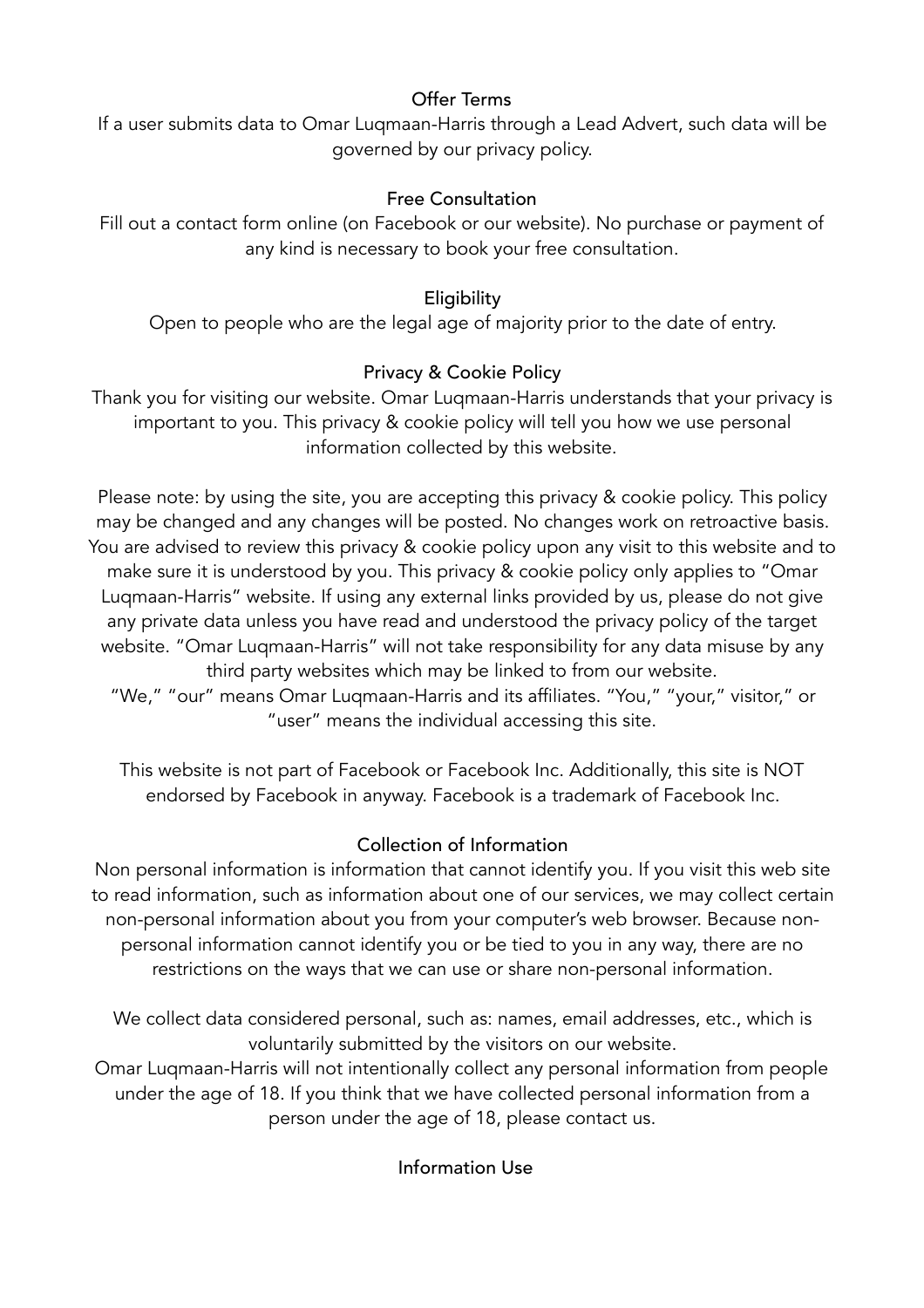Omar Luqmaan-Harris may keep and use personal information we collect from or about you to respond to your requests and to provide ongoing service and support. Our primary aim is always to enhance the user experience. We may contact you in the future to tell you about specials, new products or services, or ask for your opinion about our services, for record keeping and analytical purposes and to research, develop and improve programs, products, services and content. In addition, some of the features on this web site allow you to communicate with us using an online form. If your communication requests a response from us, we may send you a response via e-mail. The e- mail response or confirmation may include your personal information. We cannot guarantee that our e-mails to you will be secure from unauthorized interception. We may use your personal information to protect our rights or property, or to protect someone's health, safety or welfare, and to comply with a law or regulation, court order or other legal process.

### Cookie/Tracking Technology

This site may use cookie and tracking technology (such as web beacons, Facebook Pixel, Google Pixel) depending on the features offered.

A cookie is a text file that is placed on your hard disk by a web page server. Cookies cannot be used to run programs or deliver viruses to your computer. Cookies are uniquely assigned to you, and can only be read by a web server in the domain that issued the cookie to you. One of the primary purposes of cookies is to provide a convenience feature to save you time. Cookie and tracking technology gather information such as: browser type, operating system, number of visitors and how the visitors use the site. Thanks to cookie technology we can also create a customized experience for our visitors. We use the information we collect to serve you more relevant advertisements (referred to as "Retargeting"). We collect information about where you saw the ads we serve you and what ads you clicked on. Cookie and other tracking technology does not collect personal information but it may be tied to such information had it been previously provided. Third parties, including Facebook, also may use cookies on our web site. For instance, we may contract with third parties who will use cookies on our web site to track and analyze anonymous usage and volume statistical information from our visitors and members. Such information is shared externally only on an anonymous, aggregated basis. These third parties use persistent cookies to help us to improve the visitor experience, to manage our site content, and to track visitor behaviour. These third parties use the information we collect to serve you more relevant advertisements (referred to as "Retargeting"). We may also contract with a third party to send e- mail to our registered [users/members]. You may opt out of Google's use of cookies by visiting the Google Advertising Opt-out Page. You may opt out of Google Analytics by visiting the Google Analytics Opt-out Page. You may opt out of third party vendor use of cookies by visiting the Network Advertising Initiative Opt-out Page.

#### Google Analytics

This website uses Google Analytics, a web analytics service provided by Google Inc. ("Google"). Google Analytics uses so-called cookies. Acting on behalf of the operator of this website, Google will use this information to evaluate your use of the website, to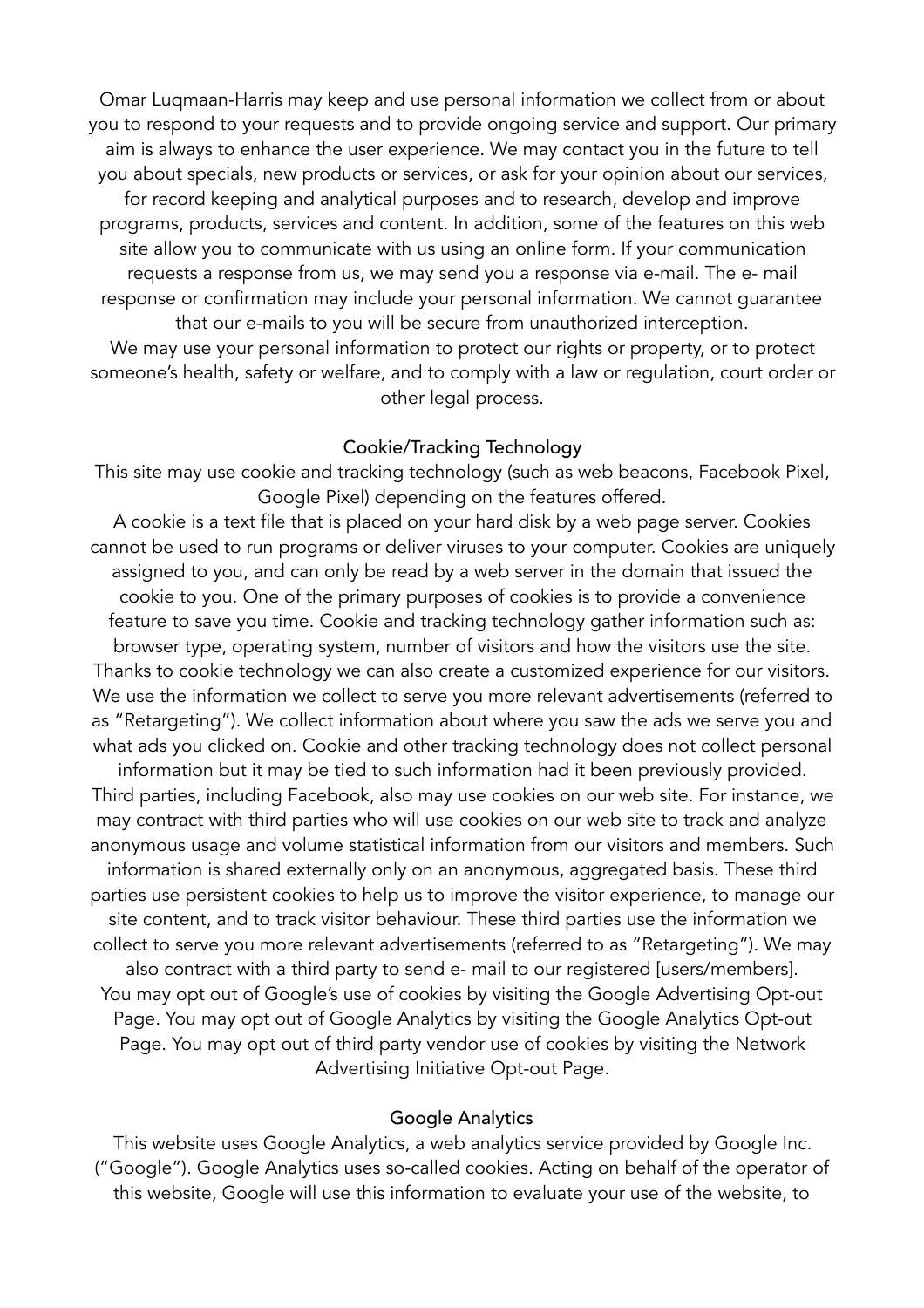compile reports on website activity and to provide the website operator with services relating to website use and Internet use. The IP address transmitted by your browser in the context of Google Analytics will not be combined with other data from Google. You can prevent cookies from being saved by making the appropriate setting in your browser software, however be advised that this may mean that you will be unable to use all the functions of this website in full. In addition, you can also prevent the transmission of the data generated by the cookie in relation to your use of the website (including your IP address) to Google and the processing of this data by Google by downloading and installing the browser plug-in available at the following link [https://tools.google.com/](https://tools.google.com/dlpage/gaoptout?hl=en) [dlpage/gaoptout?hl=en](https://tools.google.com/dlpage/gaoptout?hl=en).

You will find general information about Google Analytics and data protection at https:// policies.google.com/?hl=en&gl=en. You will find further information at https:// policies.google.com/ privacy.

### Use of Facebook Pixels, Custom Audiences and Facebook Remarketing

The Facebook Pixel is a small piece of Java script code that we have integrated on each of our websites. This piece of code provides a set of functionalities for sending application-specific events and custom data to Facebook. We use custom audience pixels to collect information about how visitors use our site. For this purpose, each of our web pages contains a Custom Audience Pixel.

This pixel captures and reports to Facebook information about the user's browsing session, a hashed version of the Facebook ID, and the URL being viewed. Every Facebook user has a unique and device-independent Facebook ID, which allows us to address and recognize users across multiple devices on the social network Facebook so that we can redirect our visitors to advertising through Facebook ads can.

We have no influence on the use of this data by Facebook. We refer in this regard to the privacy statements of Facebook, in particular the information available at the following link:

– https://www.facebook.com/help/568137493302217. Facebook's own Privacy Policy is available at the following link: https://www.facebook.com/about/privacy/. A link to where you can revoke consent to be tracked: https://www.facebook.com/ads/ website\_custom\_audiences/

### Google Tag Manager

This website uses Google Tag Manager. Google Tag Manager is a solution that allows marketed website tags to be managed using an interface. The Tag Manager tool itself (which implements the tags) is a cookie-less domain and does not register personal data. The tool causes other tags to be activated which may, for their part, register data under certain circumstances. Google Tag Manager does not access this information. If recording has been deactivated on domain or cookie level, this setting will remain in place for all tracking tags implemented with Google Tag Manager.

### **Security**

We follow generally accepted industry standards to protect the information submitted to us, both during transmission and once we receive it. We will not share your personal